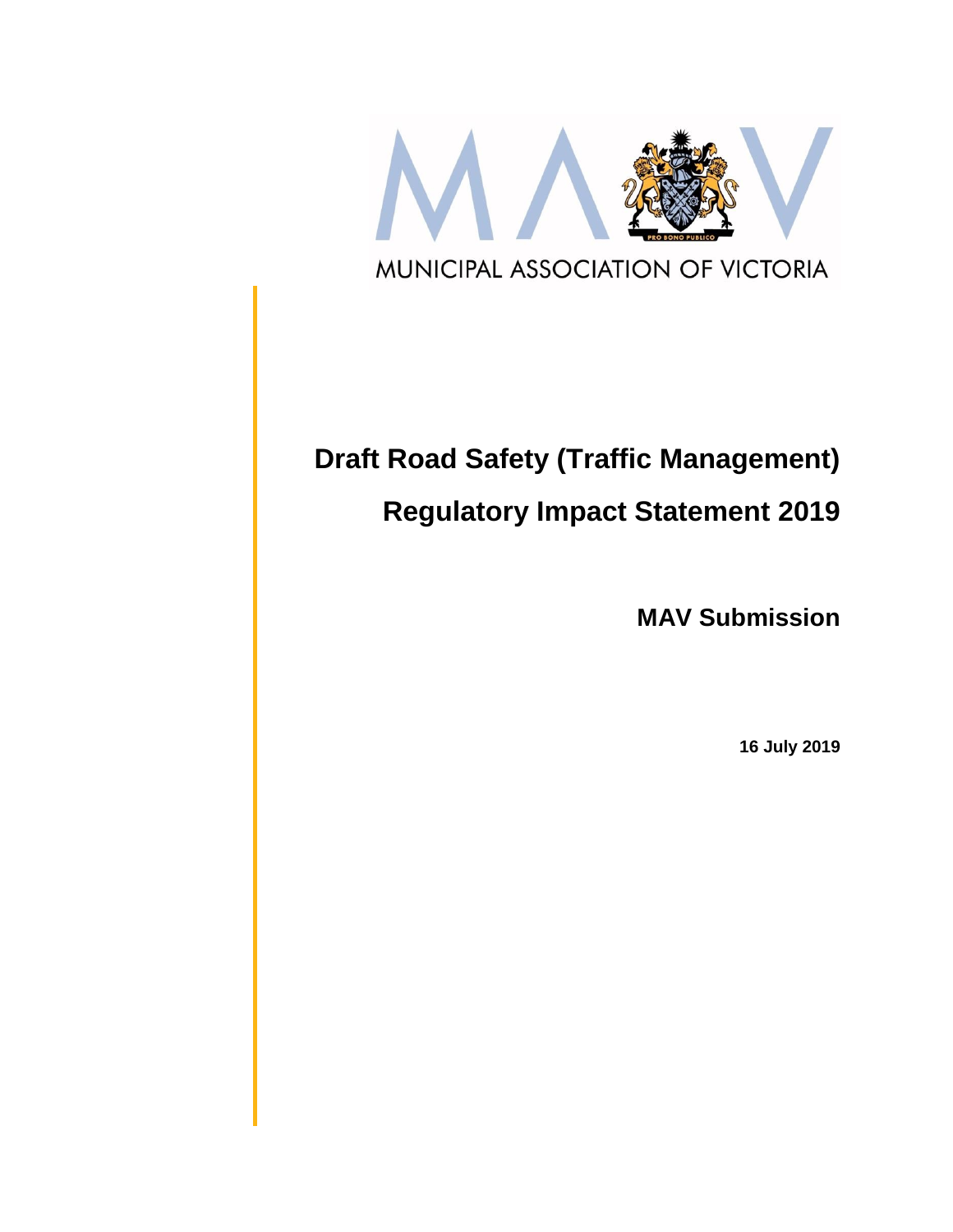

#### *© Copyright Municipal Association of Victoria, 2019.*

*The Municipal Association of Victoria (MAV) is the owner of the copyright in the publication* Road Safety (Traffic Management) Regulatory Impact Statement, July 16 2019*.* 

*No part of this publication may be reproduced, stored or transmitted in any form or by any means without the prior permission in writing from the Municipal Association of Victoria.* 

*All requests to reproduce, store or transmit material contained in the publication should be addressed to Emma Lindsay on 03 9667 5595.* 

*The MAV does not guarantee the accuracy of this document's contents if retrieved from sources other than its official websites or directly from a MAV employee.*

*Road Safety (Traffic Management) Regulatory Impact Statement, July 16 2019 has been prepared by the Municipal Association of Victoria (MAV) for discussion with member councils.*

*The MAV is the statutory peak body for local government in Victoria. The MAV engaged with councils across Victoria to assist the Association undertake this work. The MAV would also like to acknowledge the contribution of those who provided their comments and advice.* 

*While this paper aims to broadly reflect the views of local government in Victoria, it does not purport to reflect the exact views of individual councils.*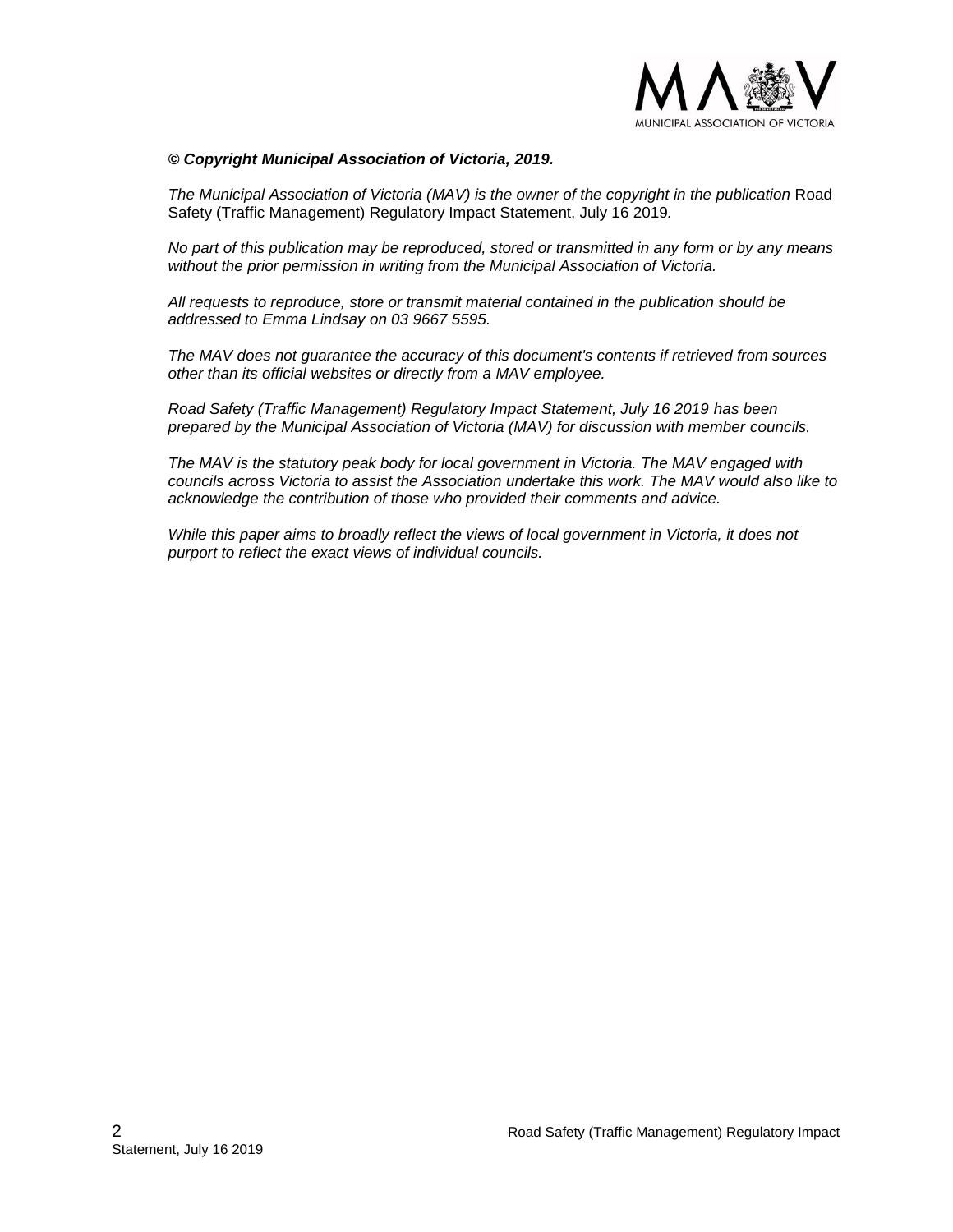

# Table of contents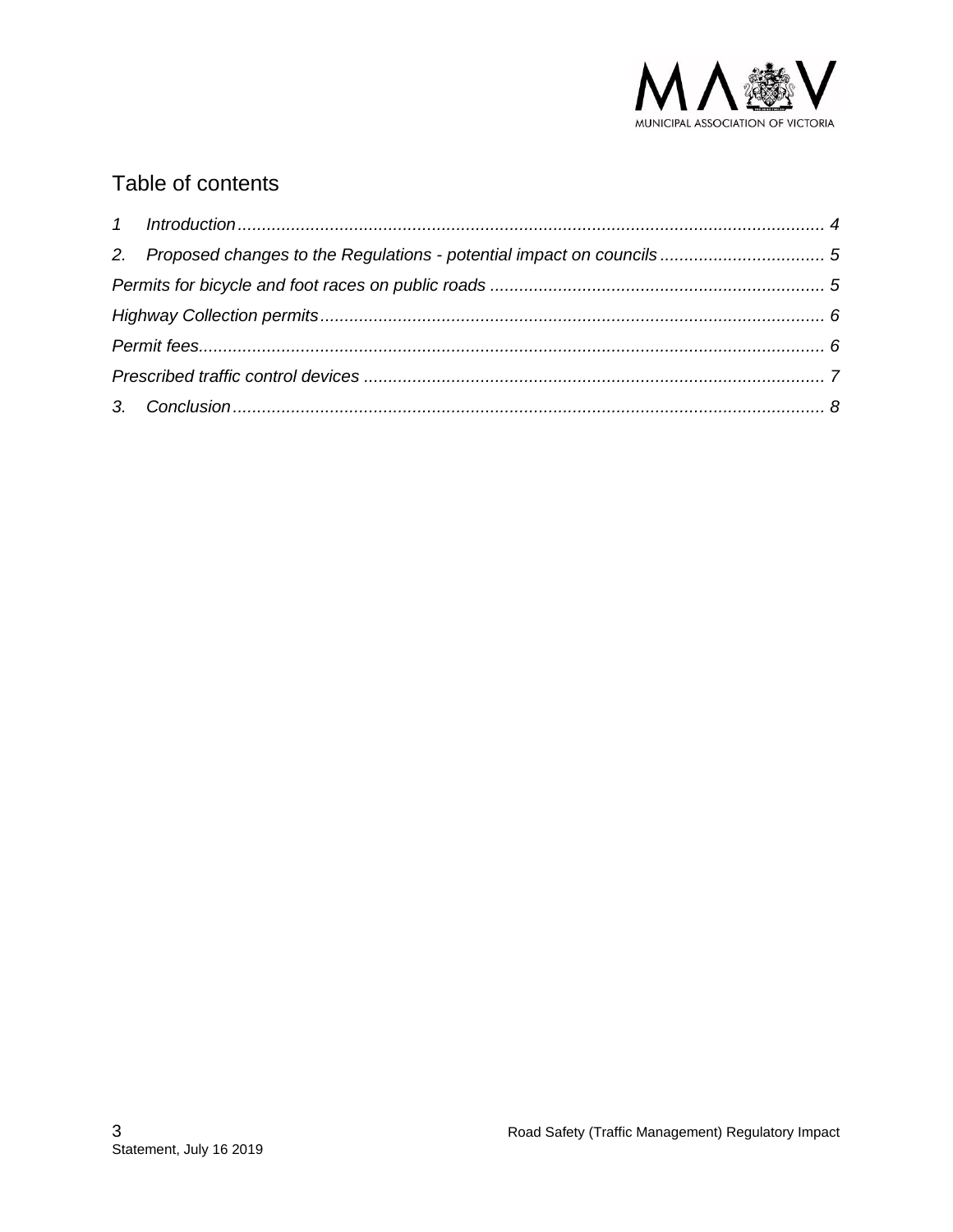

### <span id="page-3-0"></span>**1 Introduction**

The Municipal Association of Victoria (MAV) is the peak representative and advocacy body for Victoria's 79 councils. Formed in 1879, the MAV is the official voice of local government in Victoria through the Municipal Association Act, 1907.

Today, the MAV is a driving and influential force behind a strong and strategically positioned local government sector. Our role is to represent and advocate the interests of local government, ensure the sector's long-term security and provide policy advice, strategic advice, capacity building programs and insurance services to local government.

Councils are the managers of local roads, responsible for decision making, investment and maintenance. The current Road Safety (Traffic Management) 2009 Regulations are due to sunset on 27 October 2019.

The Regulatory Impact Statement (RIS) for the Road Safety (Traffic Management) Regulations 2019 (the **Regulations**) outlines the responsibilities of road authorities and other bodies delivering traffic management functions, including on-road activities, regulation of road activity and the installation, operation and maintenance of traffic control devices.

The Regulations are described by the State Government as staying substantially the same as the existing Regulations. However, whilst the RIS considers the impact of various options for other interests such as VicRoads, businesses and permit applicants, there is limited assessment of the impact on councils under options relating to bicycle, foot race and highway collection permits. The MAV has concerns that some of the options would shift current State Government responsibilities to councils, increasing administrative responsibilities and potential liability.

The RIS also proposes that councils be allowed to authorise third party use of road safety and prescribed traffic control devices on municipal roads, a responsibility that currently rests with VicRoads.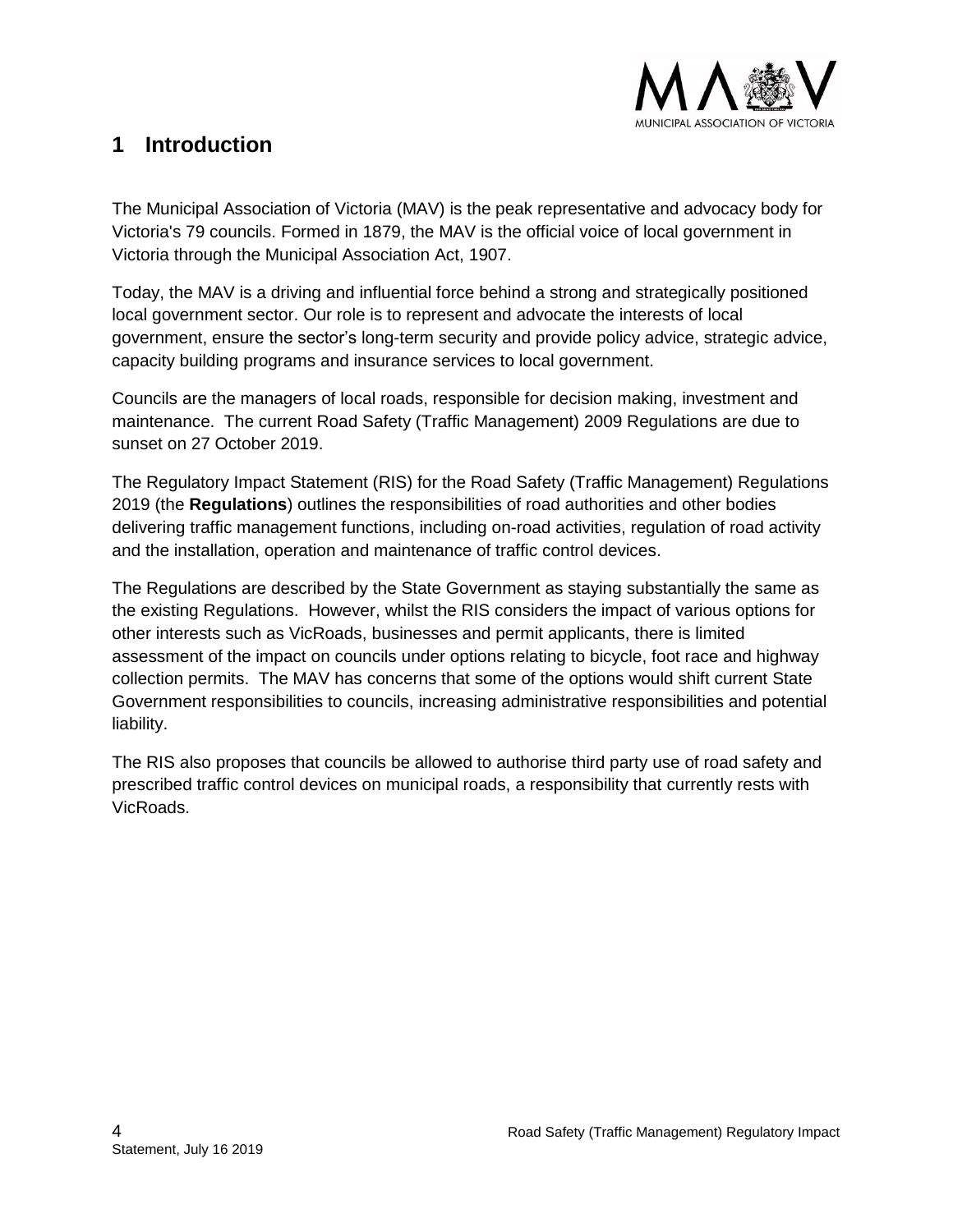

# <span id="page-4-0"></span>**2. Proposed changes to the Regulations - potential impact on councils**

#### <span id="page-4-1"></span>**Permits for bicycle and foot races on public roads**

Organisers of bicycle and foot races on roads currently require a permit from the Chief Commissioner of Police. A police permit application has to be submitted at least two months before a race and exempts race organisers and competitors from complying with certain Road Rules.

The preferred option 2 in the RIS proposes that police permission be required for all bicycle and foot races with no exemptions for races with less than 30 competitors. This will ensure police are aware of all races and are able to make judgements about required traffic controls.

Option 2 does not appear to change the level of authority for councils when bicycle and foot races take place on local roads. However, with no permit exemptions for smaller competitions, there will likely be an increase in the number of applications and workload for councils. The permit assessment process requires significant officer time, which is a burden for resource-poor councils. An assessment of the administrative and cost implications of option 2 for councils should be further considered by the State Government.

Although options 4 and 5 are not the Department's preferred options, the MAV does not support further consideration of either. Option 4 outlines the scenario where a non-road activity permit would replace a Victoria Police race permit, with an exemption from VicRoads for the relevant Road Rules. This option would abolish the requirement for race organisers to apply for permission from Victoria Police for bicycle and foot races on local roads. Therefore councils would be required to lead a consultation and review process, including consultation with Victoria Police for every race application a council received. This option would achieve cost savings for race organisers and Victoria Police, but place a more onerous administrative burden and responsibility on councils. The MAV considers the current established role of Victoria Police is appropriate to assess the overall suitability of an event.

The one-stop shop approach described in option 5 would empower councils to declare exemptions from Road Rules as part of their conditions for a non-road activity permit. Furthermore, option 5 would require a shift from both the coordinating road authority and the Commissioner for Police issuing separate permits, to one permit being issued by the coordinating road authority. Under this proposal, where a council is the coordinating road authority, the council would be permitting non-compliance with Road Rules.

As the RIS acknowledges, option 5 would require an amendment to the Road Safety Act. The MAV does not support consideration of councils having a function to determine non-compliance with Road Rules. It is also unlikely that all councils would have sufficient capability and skills to determine exemptions.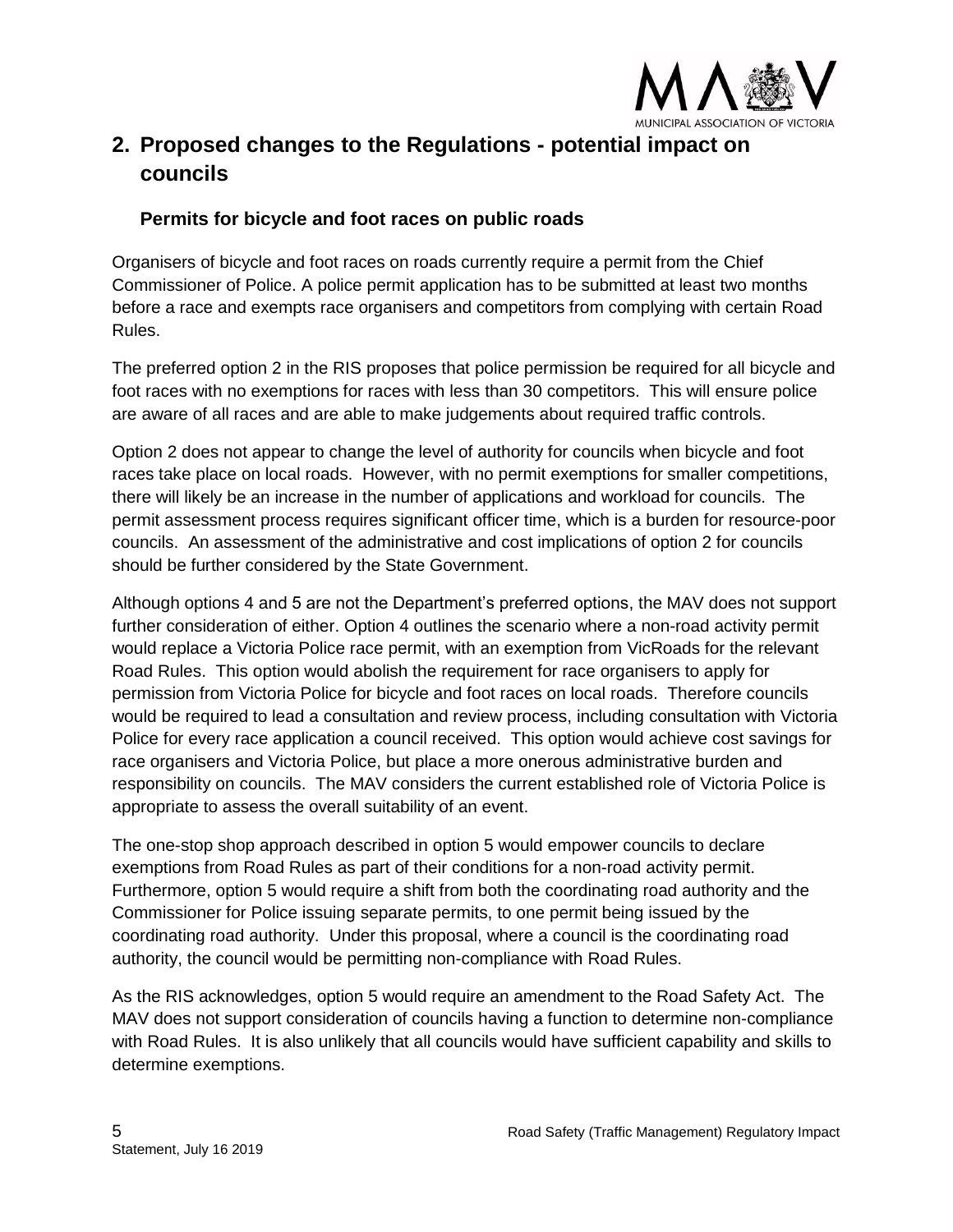

#### <span id="page-5-0"></span>**Highway Collection permits**

Currently two permits are required (one month in advance) for fundraisers to obtain a highway collection permit – one from the relevant council and one from Victoria Police to exempt the collectors from certain road rules.

Option 2 in the RIS presents a streamlined Victoria Police permission as the preferred option, with a formal requirement prescribed in regulation that applicants provide evidence of local council approval and permit applications two months in advance. Apart from receiving applications a month earlier, from the description of this option in the RIS, there does not appear to be any change to the current council permit process.

Although not the proposed option, the RIS presents the one-stop shop permission described in option 3 as the superior option, due to the potential cost savings for State Government and applicants. Similar to the issues outlined above for option 5 under the permits for bicycle and foot races on public roads, councils would be expected to liaise with Victoria Police to determine whether an exemption to the Road Rules could be applied, rather than a separate permit application being made to Victoria Police. Option 3 would also increase the administrative requirements for councils assessing highway collection permit applications.

The MAV does not consider it appropriate that councils determine whether Road Rules will be applicable. The associated shift in responsibility would increase their potential liability.

#### <span id="page-5-1"></span>**Permit fees**

The RIS includes proposals for new and increased fees for VicRoads. New fees are proposed for processing Memorandum of Authorisation (MoA) applications for permission to use major and minor traffic control devices. For example, an increase in fees from \$72 to \$307 is proposed to obtain a non-road activity permit issued by VicRoads to allow bicycle and foot races. The new and increased fees include exemptions for utilities, providers of public transport and non-commercial organisers of events. This fee should be waived for councils when working on municipal roads using major traffic control devices such as traffic lights.

The draft Regulations also cover stock control crossing permit fees. The current regulations authorise primary producers to erect stock crossing signs and related traffic control devices on local roads, subject to the issuing of a permit as required under a council's law. Not all councils charge a permit fee. The RIS refers to the potential for councils to introduce permit fees under the Local Government Act 1989.

The cost to councils processing MoAs to use traffic control devices for works or activities conducted on local roads is outside the scope of the draft RIS. There is no power in the Road Safety Act to prescribe fees for local government. However, it is not an easy process for councils to make local laws for fees under the Local Government Act 1989.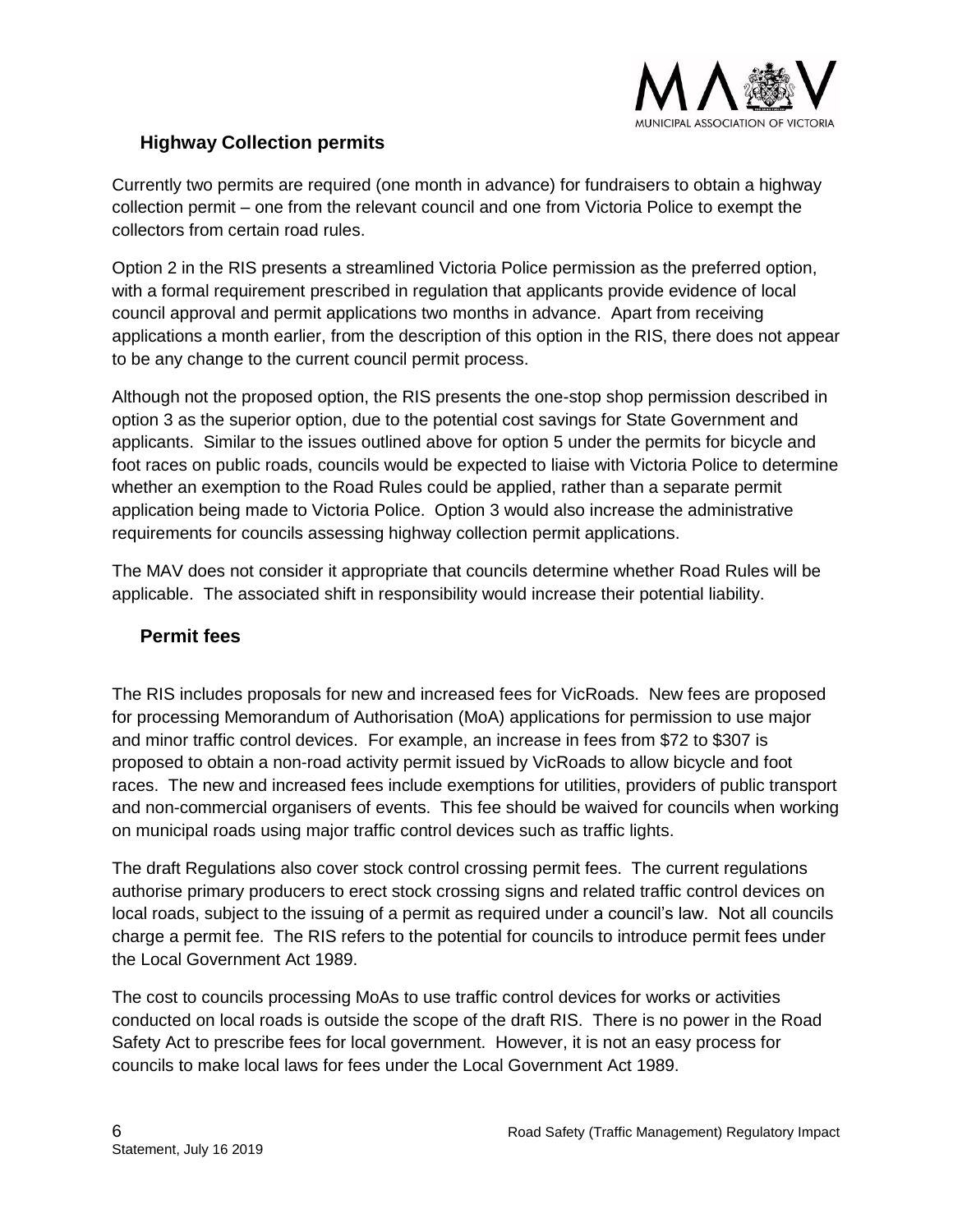

#### <span id="page-6-0"></span>**Prescribed traffic control devices**

The RIS proposes a streamlined traffic control device authorisation and exemption for the new Regulations. Current traffic management regulations prescribe 63 major traffic control devices in Schedule 1. Only VicRoads can authorise the installation of these devices. Following a risk assessment by VicRoads using a variety of criteria, including the complexity and impact of installation of the different traffic control devices, it is proposed to remove 13 devices off the prescribed list. Under the proposed changes councils will be able to authorise the use of the 13 traffic control devices for traffic management on local roads.

VicRoads already has an instrument of delegation with councils that gives them the power to authorise use of the proposed 13 major traffic control devices on local roads. VicRoads justify this change to the current regulations by stating the traffic devices are low risk, and that councils have sufficient technical knowledge and operational experience to authorise use of these devices.

Proposed changes in option 2 compared to the current Regulations (option 1) are that while a traffic management plan would still be required, road authorities, utilities, providers of public transport and non-road activity organisers would be exempt from requiring authorisation from VicRoads for a traffic control device. The exceptions to this would be a traffic signal that uses lights or illuminated words or symbols to direct or warn road users.

It is also proposed that councils would be permitted to authorise other persons, for example developers and builders, to install a traffic control device other than devices currently requiring VicRoads authorisation on local roads (schedule 1 of current regulations). It is proposed that VicRoads would no longer be responsible for the authorisation of minor traffic control devices used on local roads, which would shift to councils.

The RIS proposes these changes will mean third parties will only have to deal with one road authority for road work or non-road activity consent. Some councils have highlighted the potential benefits to councils of not having to refer contractors and council-run events to VicRoads. This could help councils to achieve improved efficiency in event planning and result in quicker decision making.

While option 2 considers the impact to VicRoads and third parties, assessment of the implications for councils is absent. Any increase in responsibilities for councils will mean an increased risk and administrative burden. Given the proposal relates to minor traffic control devices and is limited to local roads, this may be a reasonable change to current regulations.